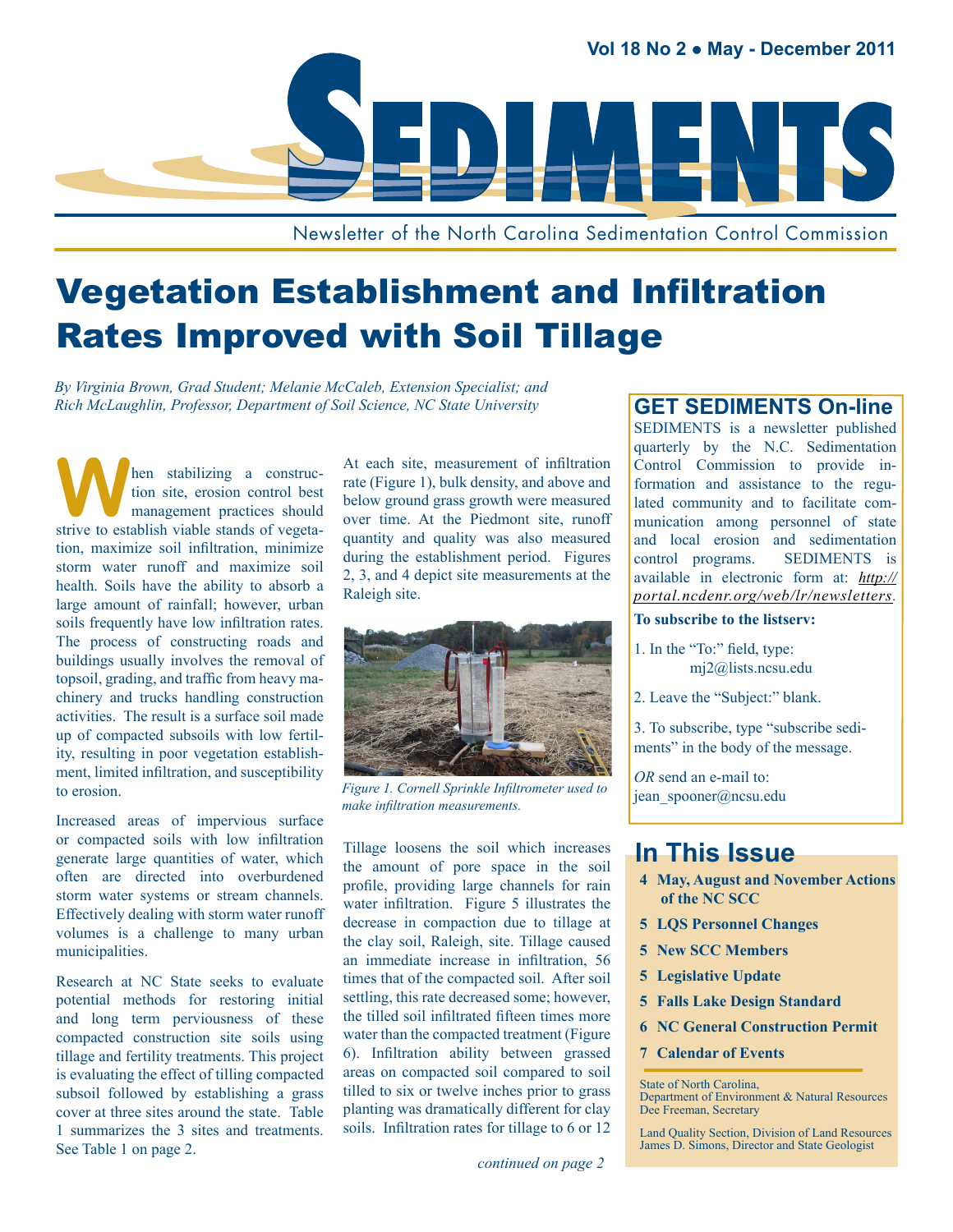#### **Soil Tillage***....*(*continued from page 1)*

| Site:                            | <b>Raleigh NC</b>                                                  | <b>Jackson Springs,</b><br>NC.                                     | <b>Mills River, NC</b>                                     |
|----------------------------------|--------------------------------------------------------------------|--------------------------------------------------------------------|------------------------------------------------------------|
| Set up date                      | February 2011                                                      | August 2011                                                        | October 2011                                               |
| Compaction                       | $1.55$ g cm <sup>-3</sup>                                          | $1.9 g cm-3$                                                       | $1.49g$ cm <sup>-3</sup>                                   |
| Soil type                        | Clay                                                               | Sandy loam                                                         | Sandy clay loam                                            |
| <b>Treatments</b>                |                                                                    |                                                                    |                                                            |
| Tillage                          | -Deep, $12"$                                                       | -Deep, $12"$                                                       | -Deep, $12"$                                               |
|                                  | -Shallow, 6"                                                       | -Shallow, 6"                                                       | -Shallow, 6"                                               |
|                                  | -None                                                              | -None                                                              | -None                                                      |
| Lime                             | -None<br>-Recommended rate<br>-2x recommended rate<br>on 12" till. | -None<br>-Recommended rate<br>-2x recommended<br>rate on 12" till. | -No lime was needed                                        |
| Compost                          | None                                                               | 2 inches incorporated<br>or surface applied<br>(compacted)         | 2 inches incorporated<br>or surface applied<br>(compacted) |
| Polyacrylamide<br>(cross linked) | None                                                               | None                                                               | Incorporated on tilled<br>rate=6.5lb/1000ft <sup>2</sup>   |
| Grass planted                    | Fescue, Rye grain,<br>Kentucky bluegrass                           | Fescue<br>Bermuda grass                                            | Fescue                                                     |

*Table 1: Treatments implemented at each site.*



*Figure 2. Storm water running off a compacted plot during a storm event.*



*Figure 3. Grass rooting depth, 12" deep tillage, Raleigh site.*



*Figure 4. Compost application prior to tilling in.*



*Figure 5. Soil resistance, a measurement of compaction, measurements made using a penetrometer at the Raleigh, NC sit. Clay soil at field capacity.*



*Sediments* is published by the NC Sedimentation Control Commission to provide information and assistance to the regulated community and to facilitate communication among personnel of state and local erosion and sedimentation control programs. Past is-sues are on the [Land Quality Section web site](http://portal.ncdenr.org/web/lr/land-quality): http://portal.ncdenr.org/web/lr/land-quality.

Send comments to Evangelyn Lowery-Jacobs, NCDENR-Land Quality, 1612 Mail Service Center, Raleigh, NC 27699- 1612. Email: [evangelyn.lowery-jacobs@](mailto:evangelyn.lowery-jacobs@ncdenr.gov) [ncdenr.gov.](mailto:evangelyn.lowery-jacobs@ncdenr.gov)

To receive *Sediments* electronically, please see page 1 for list service instructions or contact bonnie kurth@ncsu.edu or (919) 515-3723.

Personnel of the Land Quality Section of the NC Department of Environment and Natural Resources provide information and assistance for implementation of the NC Erosion and Sedimentation Control Program. For assistance, please contact the Regional Engineer or the Raleigh headquarters listed below:

> Laura Herbert, PE 2090 US Hwy 70 Swannanoa, NC 28778 (828)296-4500

Steve Cook, CPESC 225 Green Street, Suite 714 Fayetteville, NC 28301 (910) 433-3300

Zahid Khan 610 East Center Ave., Suite 301 Mooresville, NC 28115 (704) 663-1699

John Holley, PE 3800 Barrett Drive, Suite 101 Raleigh, NC 27609 (919) 791-4200

Pat McClain, PE 943 Washington Sq. Mall Washington, NC 27889 (252) 946-6481

Dan Sams, PE 127 Cardinal Dr. Ext. Wilmington, NC 28405-3845 (910) 796-7215

Matt Gantt, PE 585 Waughtown St. Winston-Salem, NC 27107 (336) 771-5000

Gray Hauser, PE Raleigh Central Office 512 N. Salisbury St., 1612 MSC Raleigh, NC 27699-1612 (919) 733-4574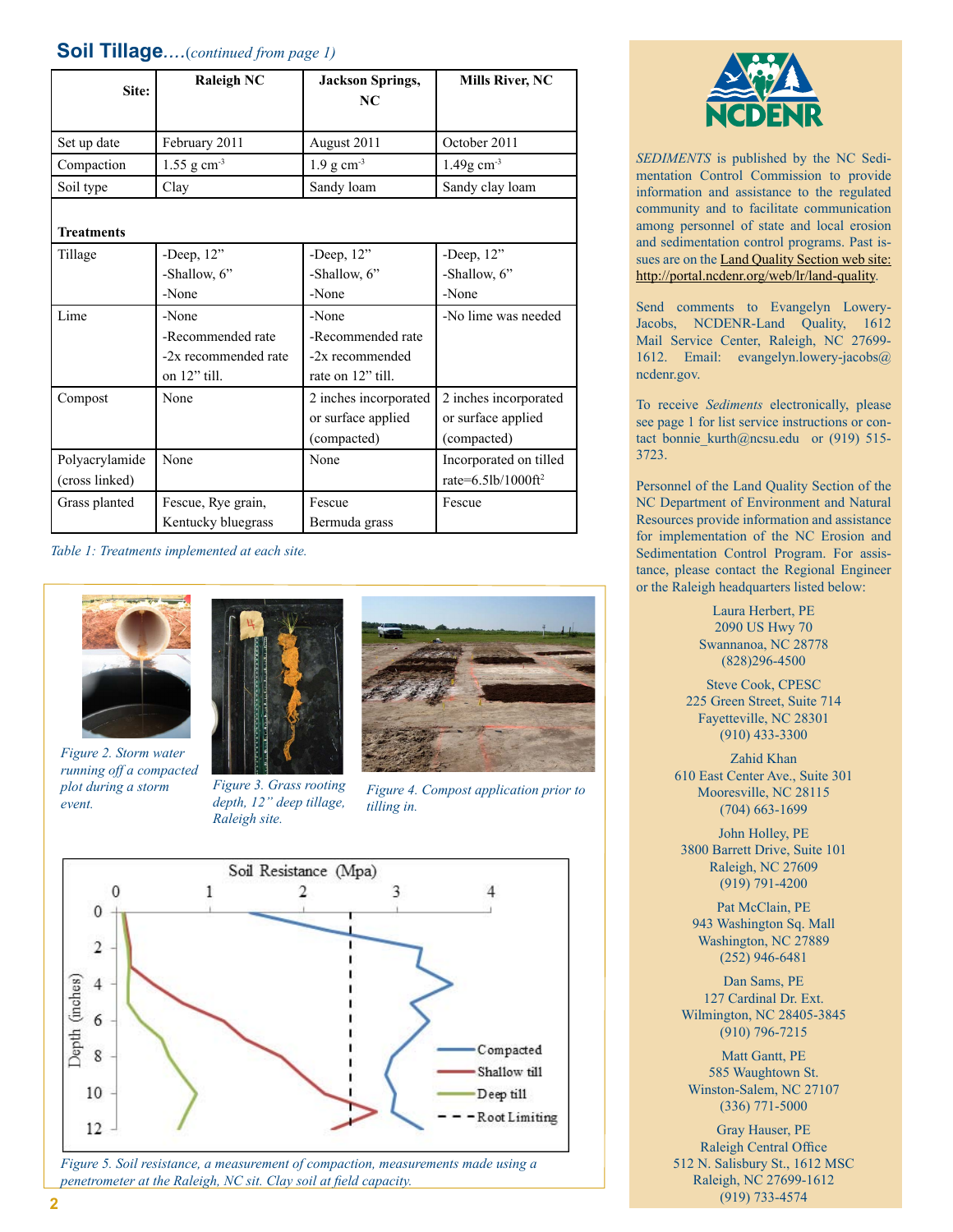#### **The North Carolina Sedimentation Control Commission**

The Sedimentation Control Commission (SCC) was created to administer the Sedimentation Control Program pursuant to the NC Sedimentation Pollution Control Act of 1973 (SPCA). It is charged with adopting rules, setting standards, and providing guidance for implementation of the Act. The composition of the Commission is set by statute to encompass a broad range of perspectives and expertise in areas related to construction, industry, government, and natural resource conservation and quality. All members are appointed by the Governor and serve threeyear terms, except for the Director of the Water Resources Research Institute of the University of North Carolina, who serves as long as he remains Director. The chairman of the SCC is named by the Governor. The following is a list of current members with the organizations they represent:

> **Chair:**  Robin Smith Burnsville Non-governmental Conservation

> **Commissioners:**  Heather E. Jacobs Deck Washington Non-governmental Conservation

Vacant NC Association of County Commissioners

> Joseph E. Glass Fayetteville Professional Engineers of NC

Kevin Martin Franklinton NC Environmental Management Commission

Rich McLaughlin Raleigh NC State University, Dept. of Soil Science

> Vacant NC Mining Commission

> > Randy Veltri **Charlotte** NC Public Utilities

Jonathan K. Bivens Wilson Carolinas Associated General Contractors

Michael P. Voiland Raleigh Water Resources Research Institute of The University of North Carolina

Rob Weintraub Wake Forest NC Home Builders Association

Manly West Moyock NC Soil and Water Conservation Commission

## **Soil Tillage**

(*continued from page 2)*

inch depth were similar. Lime addition did not impact infiltration rates. Moreover, over the course of eleven storm events, ranging from 0.5-2inches, the deep tillage treatment (12 inches) always had less than 2% runoff. During more intense storms, as much as 80% of the rainfall ran off on compacted treatments (Figure 7).

Surprisingly, the infiltration rate on the compacted sandy soil, from the Jackson Springs Site,was very low, less than 0.2 inch/ hr. After tilling the rate increased one hundred times, the same sand soil infiltrated over 20 in/hr. Additional data will be collected from these sites in Spring of 2012.

Compacting soil reduces the natural ability of soil to infiltrate water and instead generates excessive storm water runoff.

The results from this study indicate that tilling the soil as part of the final landscaping process may be an effective tool for reducing storm water runoff. This can reduce the burden on other storm water practices such as constructed wetlands and basins, and provide other benefits such as ground water recharge and improved base flow for urban streams.



*Figure 6: Infiltration rate measured with a Cornell Sprinkle Infiltrometer at the Raleigh, NC site. Collected after grass had established and some soil settling (tilled). Different letters above means correspond to significant differences at P= 0.05.*



*Figure 7. Percent runoff for three tillage depths (none, shallow, deep), for 11 storms at the Raleigh, NC site. Rainfall values indicated below each storm. Deep tillage produced less than 2% runoff for all storms, compacted sites generated the most runoff for all storms.*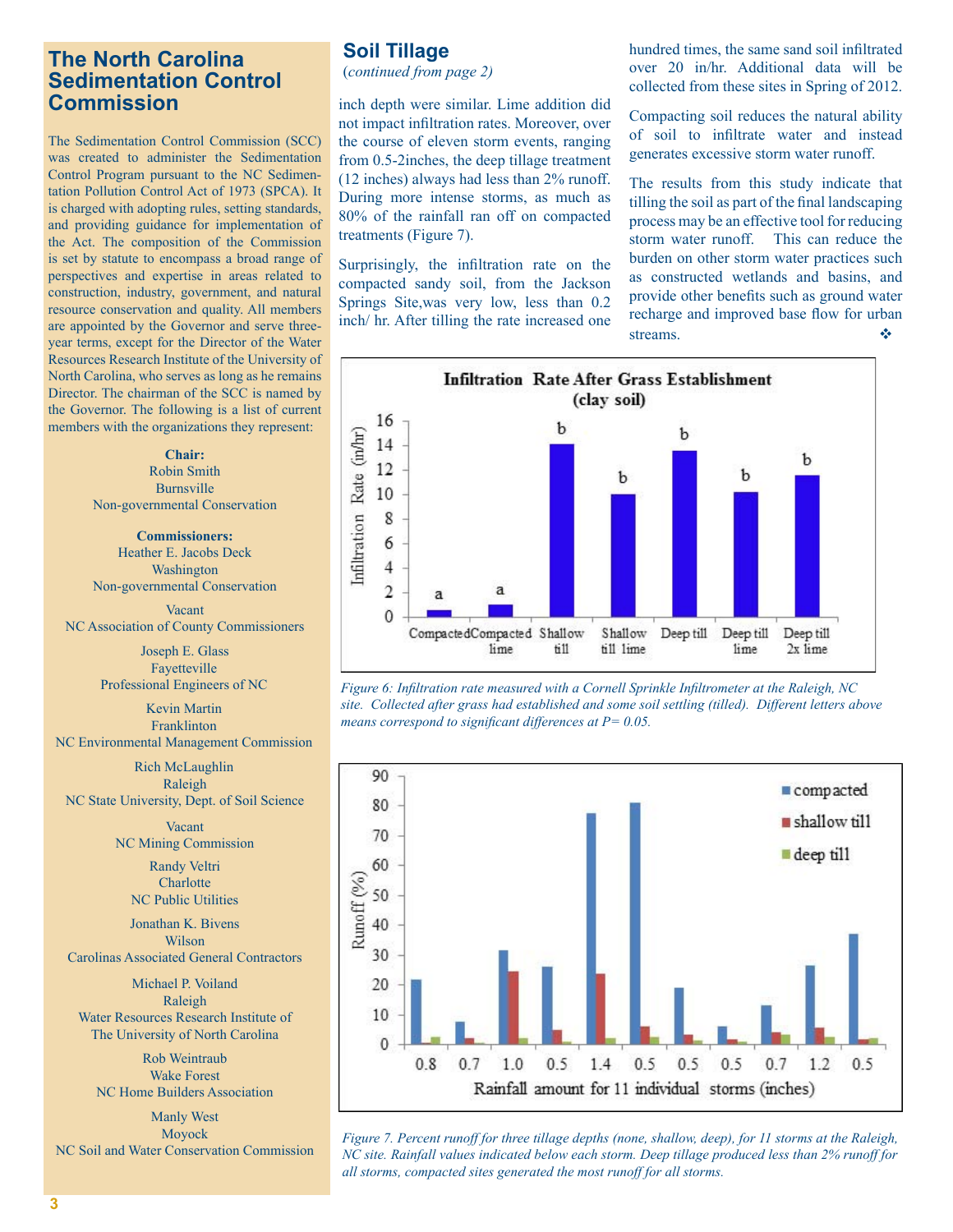## **NC Sedimentation Control Commission: May Actions**

At its meeting on May 17, 2011 the NC Sedimentation Control Commission (SCC) took the following actions:

#### **Vice Chairman**

• Dr. Voiland was nominated and approved to be Vice-Chairman of the **SCC** 

#### **Delegated Local programs:**

- Jackson County: Approved the continuation of Local Delegation of erosion and sediment control (ES&C) programs with quarterly assistance from the Asheville Regional Office.
- Watauga County: Approved the continuation of Local Delegation with the expectation from the Winston-Salem Regional Office to continue to assist the program.
- City of Newton: Approved the amendment to the city's Soil Erosion and Sedimentation Control Ordinance to reflect the appeals process for civil penalties as well as the collection procedure remitting the penalties to the Civil Penalty and Forfeiture Fund.

#### **Education Projects:**

- Funded WRRI to support the NC Sediment Control Commission (SCC) and NC Department of Environment and Natural Resources - Division of Land Resources, Land Quality Section (DENR-LQS) staff by providing assistance in the continuation of workshops for Design Professionals Training. The three workshops were funded, each workshop will cover a two-day period, and one workshop each will be scheduled in three different regions of NC - western, central, and coastal (\$24,628).
- Funded WRRI to continue support for the Annual workshop and Awards banquet for the Local Erosion and Control Programs, including meeting facility and attendee travel (\$69,890).
- Funded North Carolina State University to continue electronic production (web-posting and listserv) of the *Sediments* newsletter (\$17,020). The newsletter will be produced semi-annually.

#### **Revised Rule for Falls Lake Design Standards:**

• Approved a proposed rule to proceed to public comment. The proposed Rule: 15A NCAC 04B .0132 is entitled "Design Standards for the Upper Neuse River Basin" (Falls Lake Watershed) and was identical to the existing standards in Session Law 2009-486. (see November SCC Actions and article below for details).

#### **MOA for Local Program Delegation:**

• Approve a Memorandum of Agreement (MOA) for Local Program Delegation. The purpose of the MOA is to clarify the SCC's expectations of the Local Programs. Local programs need to report plan approvals and notices of violations, so that US EPA will be satisfied that sufficient information is available to monitor enforcement of the Construction Stormwater Permit. The MOA includes monthly activity reports to the SCC and providing DWQ with copies of Financial Responsibility/Ownership forms for all received draft E&SC plans, as well as copies of Notices of Violation.

## **NC Sedimentation Control Commission: August Actions**

At its meeting on August 18, 2011 the NC Sedimentation Control Commission (SCC) took the following actions:

#### **Delegated Local programs:**

- Avery County: Approved the continuation of Local Delegation of erosion and sediment control (ES&C) programs.
- City of Jacksonville: Approved the continuation of Local Delegation.

## **NC Sedimentation Control Commission: November Actions**

At its meeting on November 18, 2011 the NC Sedimentation Control Commission (SCC) took the following actions:

#### **Delegated Local programs:**

- NCDOT: Approved the continued delegation of erosion and sedimentation control plan approval. Issues and recommendations included: verify the skimmers used by contractors do not dewater at a rapid rate; increase ground cover on steep slopes by the use of tack over straw, matting, BFM, or FGM; blast in stream buffers only where adequate protection to vegetation is in place; verify stormwater controls adequate during the transitions from clearing to final grade; obtain sufficient right-of-way for secondary road widenings to minimize steep slopes to enable vegetative stabilization and allow for adequate sediment controls. It was noted that the NCDOT program is one of the best in the nation. NC-DOT continues to work with Biological and Agricultural Engineering and Soil Science Departments to certify personnel have erosion control training to work on DOT projects. As of July 1, 2011 the number certified were Level 1 (2012 people), Level II (4260), Level III-A (617) and Level III-B (580). See Calendar at end of newsletter for future trainings.
- Mecklenburg County: Approved the continuation of Local Delegation.
- Pitt County: Approved the continuation of Local Delegation.

#### **Falls Lake Design Standards:**

• Adopted Rule: 15A NCAC 04B .0132 entitled "Design Standards for the Upper Neuse River Basin" (Falls Lake Watershed). The proposed rule includes identical language as in Section 3(h) of NC Session Law 2009-486 (Senate Bill 1020). The proposed rule will keep the current requirements (effective January 1, 2010) for land disturbing activities where grading is complete, temporary or permanent ground cover will be provided within 7 days. (see article below for details).

#### **Needs Survey for Workshops:**

• Approved funds for the Center for Urban Affairs and Community Services to conduct web-based survey for workshop and training needs for the sediment and erosion control training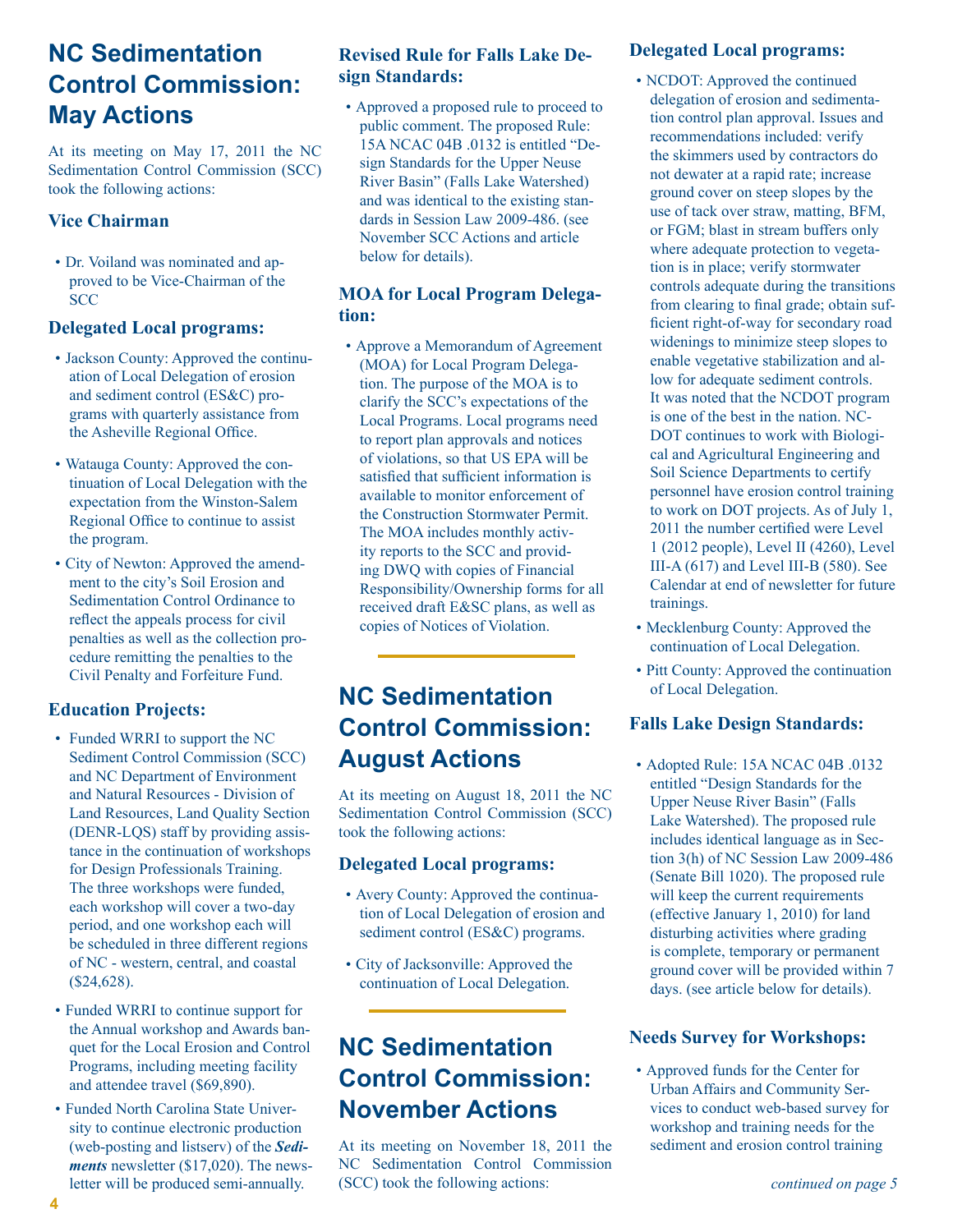#### *SCC Nov. Actions continued from page 4*

audiences (\$6,000). This will be conducted in cooperation with WRRI and NCSU's Soil Science Department.

#### **Chair of TAC:**

• Appointed Rich McLaughlin chair of the Technical Advisory Committee (TAC).

#### **SCC 2012 Meeting Dates: 10am, Ground Floor Meeting Room, Archdale Building**

- Tuesday, February 28
- Thursday, May 24
- Thursday, August 23
- Wednesday, November 14

### **LQS Personnel Changes**

**Brian Lambe,** Environmental Specialist in the Winston-Salem Regional Office, transferred to the Wilmington Regional Office.

**Laura Herbert**, PE, is the new Asheville Regional Engineer (she follows Janet Boyer, PE who moved to Raleigh to fill the State Mining Specialist position).

**Matthew Poling**, PE, Assistant Regional Engineer in the Winston-Salem Regional office, is now an Assistant Dam Safety Engineer in the Raleigh Central Office.

**Robert Belvin**, PE, Assistant Regional Engineer in the Washington Regional Office, is no longer with the Section.

**Joel Idol**, Environmental Specialist in the Raleigh Regional Office, is no longer with the Section.

**Eric Pare**, Environmental Specialist in the Washington Regional Office, is no longer with the Section

**Gary Beecher**, Environmental Specialist in the Wilmington Regional Office, is no longer with the Section.

**Katherine Marciniak**, PG, Environmental Specialist in the Washington Regional Office, is no longer with the Section.

**Eric Matuszewski**, Environmental Specialist in the Fayetteville Regional Office, is no longer with the Section.

#### **New SCC Members**

#### *Heather E. Jacobs Deck*

Ms. Jacobs Deck will fill the role of a non-governmental conservationist on the Commission. She is employed by the Pamlico-Tar River Foundation, a nonprofit organization to protect, preserve and promote the environmental quality of the Tar-Pamlico River and its watershed.

#### *Jonathan K. Bivens*

v

Mr. Bivens will fill the role of a person nominated by the Carolina Branch of the Associated General Contractors of America on the Commission. He is Vice President of S. T. Wooten Corporation, a construction company that is subject to the rules and regulations of the Commission.

## **Legislative Update**

Some new laws passed in the 2011 NC legislative session impact the Sedimentation Pollution Control Act (SPCA).

Section 3 of the G.S. 113A-54.1 (of the SPCA) was amended to include an exception to allow utility companies to submit sedimentation control plans without written consent of the land owner, so long as the owner has prior notice of the project.

Senate Bill 781 (Session Law 2011-398), Sections 150-19.1 and 150B19.2 (*http:// ncleg.net/Sessions/2011/Bills/Senate/PDF/ S781v6.pdf*) adds additional steps to the Rule making process before a permanent rule can be adopted by a rule-making body.

v

v

#### **Falls Lake Design Standard**

**5 5 continued on page 6 continued on page 6 continued on page 6 continued on page 6** Session Law 2009-486 established temporary standards for the design of erosion and sedimentation control measures and time limits for provisions of ground cover in the Upper Neuse River Basin (Falls Lake watershed). These have been effective since January 1, 2010. This session law further directed the Sedimentation Control Commission (SCC) to adopt permanent rules concerning these design standards and time limits for ground cover. The proposed permanent rules were identical to the existing standards in the Session Law 2009- 486 and were submitted for Public hearing and public comments. No comments were

received and the SCC adopted these rules in November 2011 as permanent standards for erosion and sedimentation control in the Falls Lake watershed.

The permanent standards for erosion and sedimentation control in the Falls Lake watershed keep the current requirements for the design storm, sediment basin efficiency, the slope of channels and time limits for ground cover. For land disturbing activity where grading is not yet complete temporary ground cover will be provided within 7, 10 or 14 days on steep, moderate or no (flat) slopes, respectively. For landdisturbing activities where grading is complete, temporary or permanent ground cover will be provided within 7 days.

The term "provided" is a term used in the Sediment Pollution Control Act (SPCA) and has been interpreted to mean seeding, mulching, and tacking according to the seeding specifications. The permanent rules are:

#### CHAPTER 04- SEDIMENTATION CONTROL

SUBCHAPTER 04B - EROSION AND SEDIMENT CONTROL

#### 15A NCAC 04B .0132 DESIGN STANDARDS FOR THE UPPER NEUSE RIVER BASIN (FALLS LAKE WATERSHED)

In addition to any other requirements of State, federal, and local law, landdisturbing activity in the watershed of the drinking water supply reservoir that meets the applicability requirements of Session law  $2009-486$ , Section 3.(a), shall meet all of the following design standards for sedimentation and erosion control:

(1) Erosion and sedimentation control measures, structures, and devices shall be planned, designed, and constructed to provide protection from the runoff of the 25-year storm that produces the maximum peak rate of runoff as calculated according to procedures set out in the United States Department of Agriculture Soil Conservation Service's "National Engineering Field Manual for Conservation Practices" or according to procedures adopted by any other agency of the State or the United States or any generally recognized organization or association.

(2) Sediment basins shall be planned, designed, and constructed so that the basin will have a settling efficiency of at least 70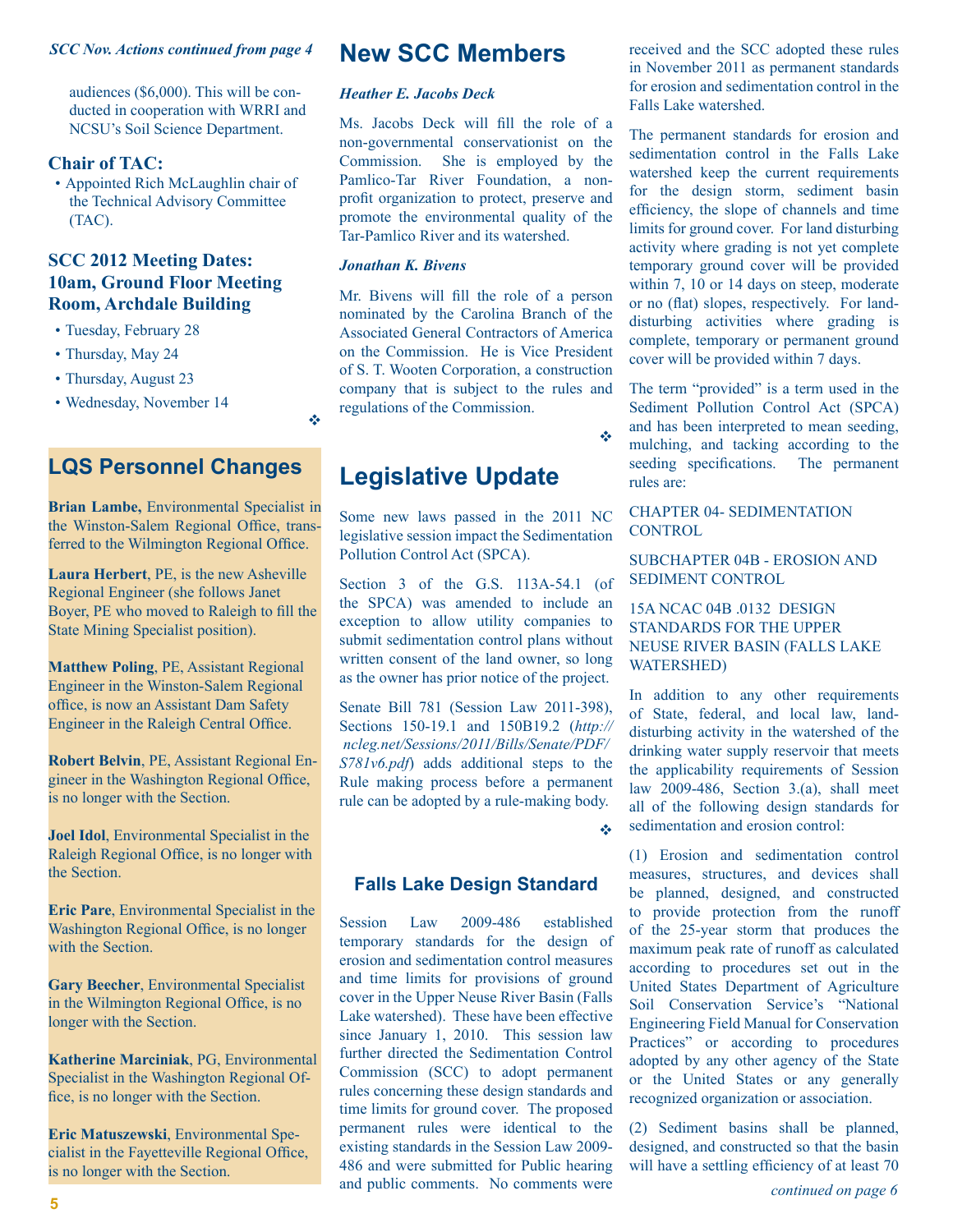#### *Falls Lake Design Standard continued from page 5*

percent for the 40-micron size soil particle transported into the basin by the runoff of the two-year storm that produces the maximum peak rate of runoff as calculated according to procedures in the United States Department of Agriculture Soil Conservation Service's "National Engineering Field Manual for Conservation Practices" or according to procedures adopted by any other agency of the State or the United States or any generally recognized organization or association.

(3) Newly constructed open channels shall be planned, designed, and constructed with side slopes no steeper than two horizontal to one vertical if the vegetative cover is used for stabilization unless soil conditions permit steeper side slopes or where the side slopes are stabilized by using mechanical devices, structural devices, or other acceptable ditch liners. In any event, the angle for side slops shall be sufficient to restrain accelerated erosion.

(4) For an area of land-disturbing activity where grading activities have been completed, temporary or permanent ground cover sufficient to restrain erosion shall be provided as soon as practicable, but in no case later than seven days after completion of grading. For an area of land-disturbing activity where grading activities have not been completed, temporary ground cover shall be provided as follows:

(a) For an area with no slope, temporary ground cover shall be provided for the area if it has not been disturbed for a period of 14 days.

(b) For an area of moderate slope, temporary ground cover shall be provided for the area if it has not been disturbed for a period of 10 days. For purposes of this Item, "moderate slope" means an inclined area, the inclination of which is less than or equal to three units of horizontal distance to one unit of vertical distance.

(c) For an area of steep slope, temporary ground cover shall be provided for the area if it has not yet been disturbed for a period of seven days. For purposes of this item, "steep slopes" means an inclined area, the inclination of which is greater than three units of horizontal distance to one unit of vertical distance.

v

#### **NC Construction General Permit Changes (NCG01)**

*Boyd Devane, Wetlands and Stormwater Branch, NC Department of Environment and Natural Resources*

Effective August 3, 2011, the North Carolina Division of Water Quality (DWQ) issued a new NPDES General Stormwater Permit for Construction Activities (NCG010000). A copy of the permit can be found at: [http://](http://portal.ncdenr.org/web/wq/ws/su/construction/) [portal.ncdenr.org/web/wq/ws/su/construc](http://portal.ncdenr.org/web/wq/ws/su/construction/)[tion/](http://portal.ncdenr.org/web/wq/ws/su/construction/). Also on that web page, DWQ has provided a summary entitled "Major Elements of DWQ Construction General Permit." There are some significant changes in what is required at a construction site to comply with the NPDES Construction General Permit, including:

- 1. Ground stabilization in 7 days on perimeter areas and slopes greater than 3:1,
- 2. Ground stabilization in 14 days on other areas,
- 3. Basin outlet structures withdraw water from the surface.

Other provisions are described in the "Major Elements" document mentioned above.

Why did the Permit Change?

As a result of a national court case, the federal Environmental Protection Agency (EPA) was required to develop Effluent Limitations Guidelines (ELGs) that apply to construction sites. Those guidelines mandate quicker ground cover for all areas of a site with additional controls in areas of high slopes or sensitive waters. The morestringent controls are required by EPA to be included in any state's Construction General Permit issued after February 2010.

DWQ staff worked with Division of Land Resources (DLR) staff for the past 12 months to consider what changes should be made and co-chaired a group to provide guidance. The group, called the Construction General Permit Technical Advisory Group (CTAG), was comprised of 14 members who represented a broad range of environmental, regulatory, government and development interests.

How Will the New Conditions Be Implemented?

The new permit does not modify the current state laws or rules. However, coverage under the NPDES Construction General Permit shall only become effective upon issuance of an approval for the Erosion and Sedimentation Control Plan by DLR or the delegated local program that includes the following:

1. Designation on the plans where the quicker ground stabilization requirements apply.

2. Location of basins where the surface withdrawal requirements apply.

If the approved plan does not contain these conditions, the project does not qualify for coverage under the NPDES Construction General Permit and is not permitted to discharge stormwater. In order to obtain coverage, the plan must be modified to comply with the conditions listed above or an application for an Individual NPDES Stormwater Permit must be submitted to DWQ.

DWQ recognizes that the changes in this permit will lead to significant changes in the planning, design and implementation of construction projects. We will focus our efforts towards education and consistency and work with those affected in implementing these changes. Information at:

[http://portal.ncdenr.org/c/document\\_li](http://portal.ncdenr.org/c/document_library/get_file?uuid=efe590fc-3239-4e24-980d-be3b3a5b1f43&groupId=38364)[brary/get\\_file?uuid=efe590fc-3239-4e24-](http://portal.ncdenr.org/c/document_library/get_file?uuid=efe590fc-3239-4e24-980d-be3b3a5b1f43&groupId=38364) [980d-be3b3a5b1f43&groupId=38364](http://portal.ncdenr.org/c/document_library/get_file?uuid=efe590fc-3239-4e24-980d-be3b3a5b1f43&groupId=38364)

If you have questions about the NPDES Construction General Permit, please contact Boyd DeVane in the Division of Water Quality at 919-807-6373 or at boyd.devane@ncdenr.gov.

v

#### **Sedimentation Pollution Control Act of 1973**

The link to the N.C. General Statutes is:

*[http://www.ncga.state.nc.us/enact](http://www.ncga.state.nc.us/enactedlegislation/statutes/html/byarticle/chapter_113a/article_4.html)[edlegislation/statutes/html/byarticle/](http://www.ncga.state.nc.us/enactedlegislation/statutes/html/byarticle/chapter_113a/article_4.html) [chapter\\_113a/article\\_4.html](http://www.ncga.state.nc.us/enactedlegislation/statutes/html/byarticle/chapter_113a/article_4.html)*

To report possible violations of the NC Sedimentation Pollution Control Act, call

> 1-866-STOPMUD 786-7683